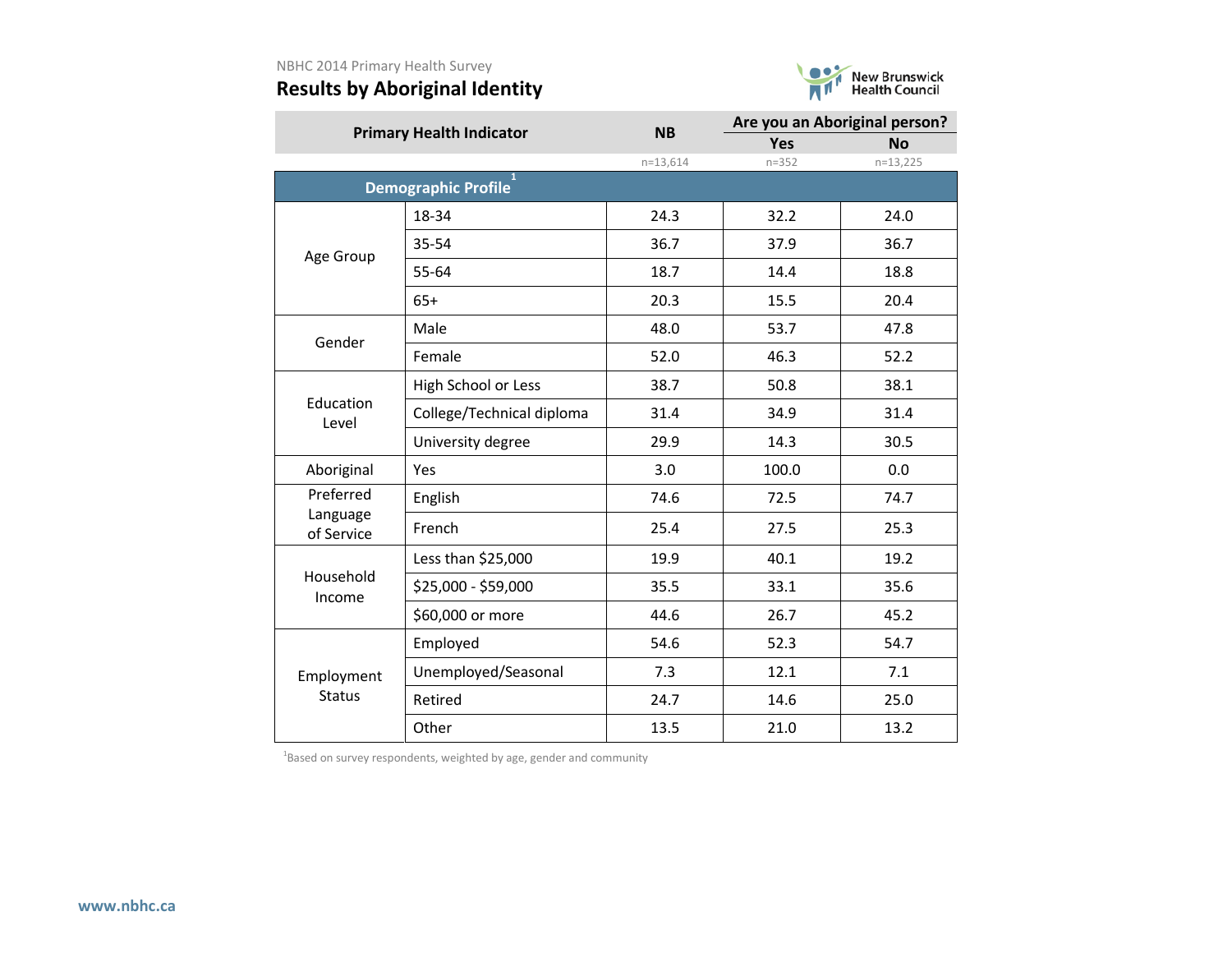# **Results by Aboriginal Identity**

|                                                                                                                                    | <b>NB</b>               | Are you an Aboriginal Person? |                         |  |
|------------------------------------------------------------------------------------------------------------------------------------|-------------------------|-------------------------------|-------------------------|--|
| <b>Primary Health Indicator</b>                                                                                                    |                         | <b>Yes</b>                    | <b>No</b>               |  |
|                                                                                                                                    | $n = 13,614$            | $n = 352$                     | $n=13,225$              |  |
| <b>Health Services Barriers</b>                                                                                                    |                         |                               |                         |  |
| Health services not available in your area when needed                                                                             | 17.4                    | 21.1                          | 17.3                    |  |
|                                                                                                                                    | $(16.8 - 18.0)$         | $(16.9 - 25.3)$               | $(16.7 - 17.9)$         |  |
| <b>Transportation problems</b>                                                                                                     | 7.1                     | 13.9                          | 6.8                     |  |
|                                                                                                                                    | $(6.7 - 7.5)$           | $(10.3 - 17.5)$               | $(6.4 - 7.2)$           |  |
| Language problems with health care provider                                                                                        | 4.2                     | 8.3 <sup>E</sup>              | 4.1                     |  |
|                                                                                                                                    | $(3.9 - 4.5)$           | $(5.4 - 11.2)$                | $(3.8 - 4.4)$           |  |
| Cost for medication too high                                                                                                       | 35.1                    | 44.9                          | 34.8                    |  |
|                                                                                                                                    | $(34.3 - 35.9)$         | $(39.7 - 50.1)$               | $(34.0 - 35.6)$         |  |
| Cost for treatments or procedures too high                                                                                         | 19.9                    | 29.6                          | 19.6                    |  |
|                                                                                                                                    | $(19.2 - 20.6)$         | $(24.7 - 34.5)$               | $(18.9 - 20.3)$         |  |
| Cost for ambulance services too high                                                                                               | 21.7                    | 36.6                          | 21.1                    |  |
|                                                                                                                                    | $(20.9 - 22.5)$         | $(31.1 - 42.1)$               | $(20.3 - 21.9)$         |  |
| Unable to leave the house because of health problems                                                                               | 12.4                    | 20.5                          | 12.1                    |  |
|                                                                                                                                    | $(11.8 - 13.0)$         | $(16.3 - 24.7)$               | $(11.5 - 12.7)$         |  |
| Have trouble finding their way around the health care                                                                              | 9.3                     | 9.7                           | 9.2                     |  |
| system                                                                                                                             | $(8.8 - 9.8)$           | $(6.6 - 12.8)$                | $(8.7 - 9.7)$           |  |
| Difficulty understanding written information about                                                                                 | 9.4                     | 16.4                          | 9.1                     |  |
| medical condition or prescription (% always or usually)                                                                            | $(8.9 - 9.9)$           | $(12.5 - 20.3)$               | $(8.6 - 9.6)$           |  |
| How often was a medical condition or prescription<br>explained to you in a way that you could understand?<br>(% always or usually) | 90.8<br>$(90.3 - 91.3)$ | 85.6<br>$(81.9 - 89.3)$       | 91.0<br>$(90.5 - 91.5)$ |  |
| Things that contribute a lot to feelings of stress                                                                                 |                         |                               |                         |  |
| Time pressures / not enough time                                                                                                   | 40.9                    | 43.0                          | 40.7                    |  |
|                                                                                                                                    | $(40.1 - 41.7)$         | $(37.8 - 48.2)$               | $(39.9 - 41.5)$         |  |
| Health of family members                                                                                                           | 38.1                    | 47.8                          | 37.8                    |  |
|                                                                                                                                    | $(37.3 - 38.9)$         | $(42.6 - 53.0)$               | $(37.0 - 38.6)$         |  |
| Your own work situation                                                                                                            | 34.2                    | 35.5                          | 34.2                    |  |
| (ex: hours of work, or working conditions)                                                                                         | $(33.4 - 35.0)$         | $(30.5 - 40.5)$               | $(33.4 - 35.0)$         |  |
| Experience in the contract of the state of the                                                                                     |                         |                               |                         |  |

Use with caution (coefficient of variation between 16.6% and 33.3%)

Confidence interval calculated at a 95% level of confidence.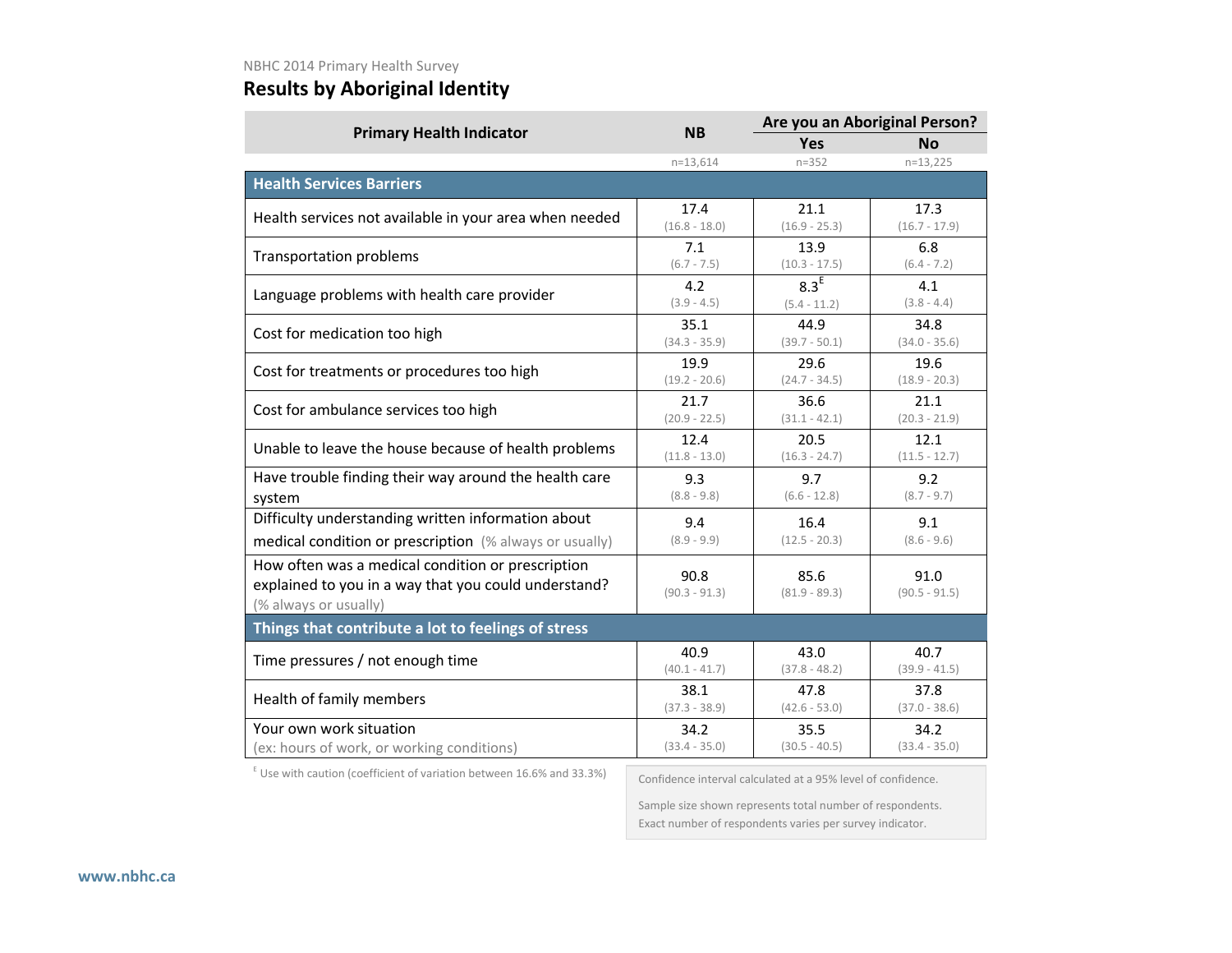## **Results by Aboriginal Identity**

|                                                                                                                    | <b>NB</b>               |                                    | Are you an Aboriginal Person? |  |
|--------------------------------------------------------------------------------------------------------------------|-------------------------|------------------------------------|-------------------------------|--|
| <b>Primary Health Indicator</b>                                                                                    |                         | <b>Yes</b>                         | <b>No</b>                     |  |
|                                                                                                                    | $n=13,614$              | $n = 352$                          | $n=13,225$                    |  |
| <b>Health Profile</b>                                                                                              |                         |                                    |                               |  |
| Self-rated Health (% very good or excellent)                                                                       | 50.5<br>$(49.7 - 51.3)$ | 33.7<br>$(28.8 - 38.6)$            | 51.0<br>$(50.2 - 51.8)$       |  |
| Self-rated mental or emotional health<br>(% very good or excellent)                                                | 65.4<br>$(64.6 - 66.2)$ | 49.7<br>$(44.5 - 54.9)$            | 66.0<br>$(65.2 - 66.8)$       |  |
| "My health largely depends on how well I take care of<br>myself" (% strongly agree)                                | 55.2<br>$(54.4 - 56.0)$ | 49.1<br>$(43.9 - 54.3)$            | 55.5<br>$(54.7 - 56.3)$       |  |
| Number of prescription medications taken on a regular<br><b>basis<sup>7</sup></b> (% 6 or more)                    | 15.2<br>$(14.5 - 15.9)$ | 18.8<br>$(14.1 - 23.5)$            | 15.0<br>$(14.3 - 15.7)$       |  |
| Discuss regularly with a health professional on<br>improving health or preventing illness<br>(% always or usually) | 25.4<br>$(24.7 - 26.1)$ | 27.8<br>$(23.1 - 32.5)$            | 25.3<br>$(24.6 - 26.0)$       |  |
| How long have you been seeing the same family doctor?<br>(% 5 years or more)                                       | 73.0<br>$(72.2 - 73.8)$ | 73.5<br>$(68.7 - 78.3)$            | 73.0<br>$(72.2 - 73.8)$       |  |
| Are you limited in doing activities because of a physical                                                          | 22.1                    | 32.4                               | 21.7                          |  |
| or mental condition, or a health problem? (% yes)                                                                  | $(21.4 - 22.8)$         | $(27.6 - 37.2)$                    | $(21.0 - 22.4)$               |  |
| <b>Memory Loss</b>                                                                                                 |                         |                                    |                               |  |
| Someone in household has a memory problem                                                                          | 9.9<br>$(9.4 - 10.4)$   | 16.5<br>$(12.6 - 20.3)$            | 9.7<br>$(9.2 - 10.2)$         |  |
| that interferes with day to day function                                                                           | 3.9<br>$(3.6 - 4.2)$    | 7.3 <sup>E</sup><br>$(4.6 - 10.0)$ | 3.8<br>$(3.5 - 4.1)$          |  |
| <b>Health Behaviours</b>                                                                                           |                         |                                    |                               |  |
| Eating fruits and vegetables (% 5 portions or more a day)                                                          | 50.4<br>$(49.6 - 51.2)$ | 46.6<br>$(41.4 - 51.8)$            | 50.6<br>$(49.8 - 51.4)$       |  |
| Moderate or vigorous physical activity                                                                             | 49.0                    | 53.6                               | 48.9                          |  |
| (% at least 2 % hours a week)                                                                                      | $(48.2 - 49.8)$         | $(48.4 - 58.8)$                    | $(48.1 - 49.7)$               |  |
| Current smoker (% daily or occasional)                                                                             | 19.2<br>$(18.5 - 19.9)$ | 35.2<br>$(30.3 - 40.1)$            | 18.6<br>$(17.9 - 19.3)$       |  |
| Unhealthy weight (% obese)                                                                                         | 30.8<br>$(30.0 - 31.6)$ | 32.3<br>$(27.4 - 37.3)$            | 30.7<br>$(29.9 - 31.5)$       |  |

 $E$  Use with caution (coefficient of variation between 16.7% and 33.3%) <sup>7</sup> Self-reported by respondent: Arthritis, asthma, cancer, chronic pain, depression, diabetes, emphysema or COPD, gastric reflux (GERD), heart disease, high blood pressure or hypertension, mood disorder other than depression, or stroke

Confidence interval calculated at a 95% level of confidence.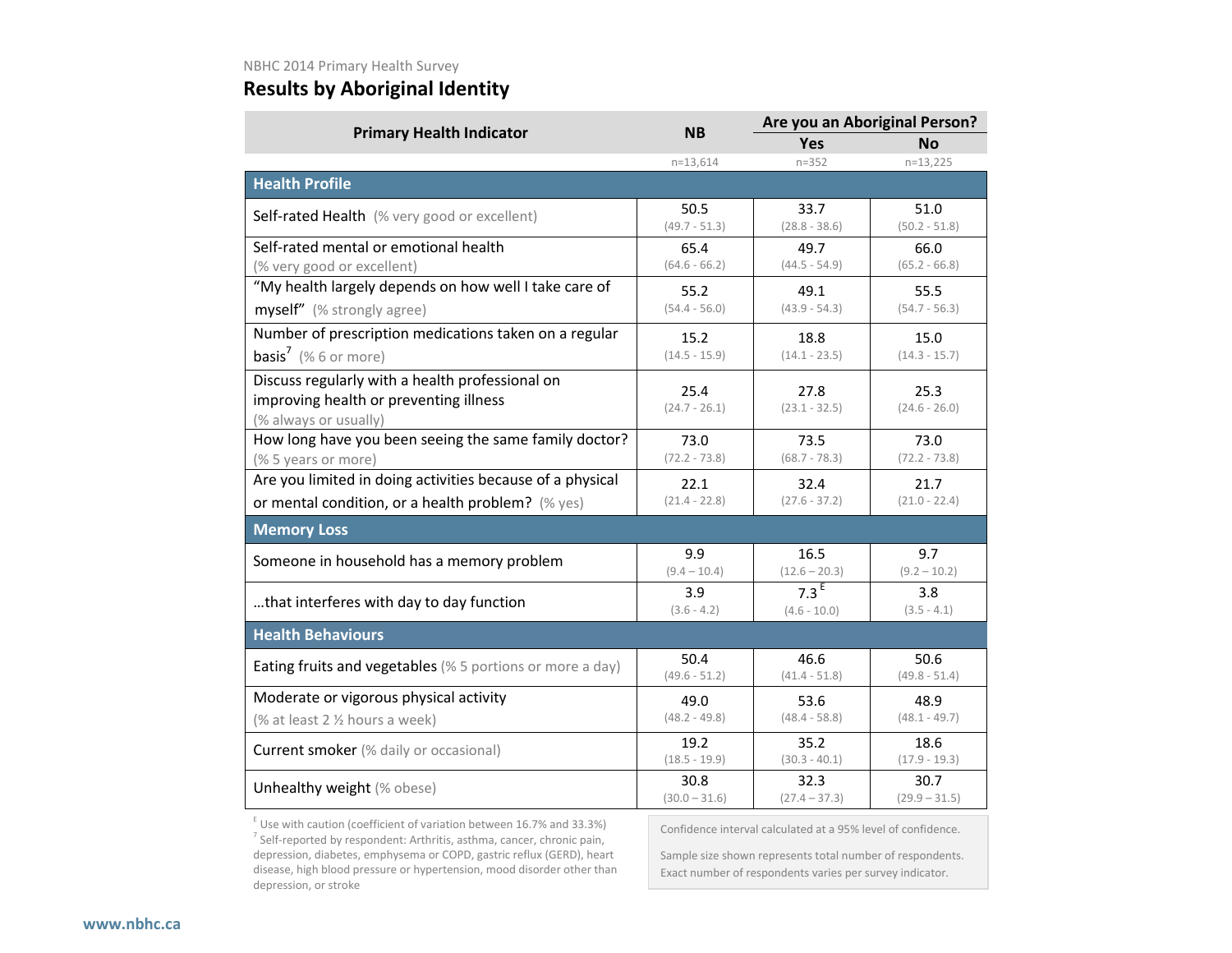## **Results by Aboriginal Identity**

|                 | Are you an Aboriginal Person? |                 |  |
|-----------------|-------------------------------|-----------------|--|
|                 | <b>Yes</b>                    | <b>No</b>       |  |
| $n=13,614$      | $n = 352$                     | $n=13,225$      |  |
|                 |                               |                 |  |
| 61.6            | 70.8                          | 61.3            |  |
| $(60.8 - 62.4)$ | $(66.1 - 75.5)$               | $(60.5 - 62.1)$ |  |
| 27.0            | 33.1                          | 26.8            |  |
| $(26.3 - 27.7)$ | $(28.2 - 38.0)$               | $(26.1 - 27.5)$ |  |
| 17.4            | 20.1                          | 17.3            |  |
| $(16.8 - 18.0)$ | $(16.0 - 24.2)$               | $(16.7 - 17.9)$ |  |
| 16.4            | 17.9                          | 16.4            |  |
| $(15.8 - 17.0)$ | $(13.9 - 21.9)$               | $(15.8 - 17.0)$ |  |
| 14.9            | 23.0                          | 14.6            |  |
| $(14.3 - 15.5)$ | $(18.6 - 27.4)$               | $(14.0 - 15.2)$ |  |
| 14.0            | 19.6                          | 13.8            |  |
| $(13.4 - 14.6)$ | $(15.5 - 23.7)$               | $(13.2 - 14.4)$ |  |
| 11.8            | 18.9                          | 11.6            |  |
| $(11.3 - 12.3)$ | $(14.8 - 23.0)$               | $(11.1 - 12.1)$ |  |
| 10.6            | 18.3                          | 10.4            |  |
| $(10.1 - 11.1)$ | $(14.3 - 22.3)$               | $(9.9 - 10.9)$  |  |
| 8.3             | 9.6                           | 8.3             |  |
| $(7.8 - 8.8)$   | $(6.5 - 12.7)$                | $(7.8 - 8.8)$   |  |
| 8.3             | 8.1 <sup>E</sup>              | 8.3             |  |
| $(7.8 - 8.8)$   | $(5.3 - 10.9)$                | $(7.8 - 8.8)$   |  |
| 3.0             | 5.9                           | 2.9             |  |
| $(2.7 - 3.3)$   | $(3.5 - 8.3)$                 | $(2.6 - 3.2)$   |  |
| 3.0             | 9.8 <sup>E</sup>              | 2.7             |  |
| $(2.7 - 3.3)$   | $(6.7 - 12.9)$                | $(2.4 - 3.0)$   |  |
| 2.5             | 8.5 <sup>E</sup>              | 2.3             |  |
| $(2.2 - 2.8)$   | $(5.6 - 11.4)$                | $(2.0 - 2.6)$   |  |
|                 | <b>NB</b>                     |                 |  |

 $^1$  Self-reported based on survey respondents<br> $^3$  Among the twelve chronic health conditions listed in this table

Confidence interval calculated at a 95% level of confidence.

 $E$  Use with caution (coefficient of variation between 16.7% and 33.3%)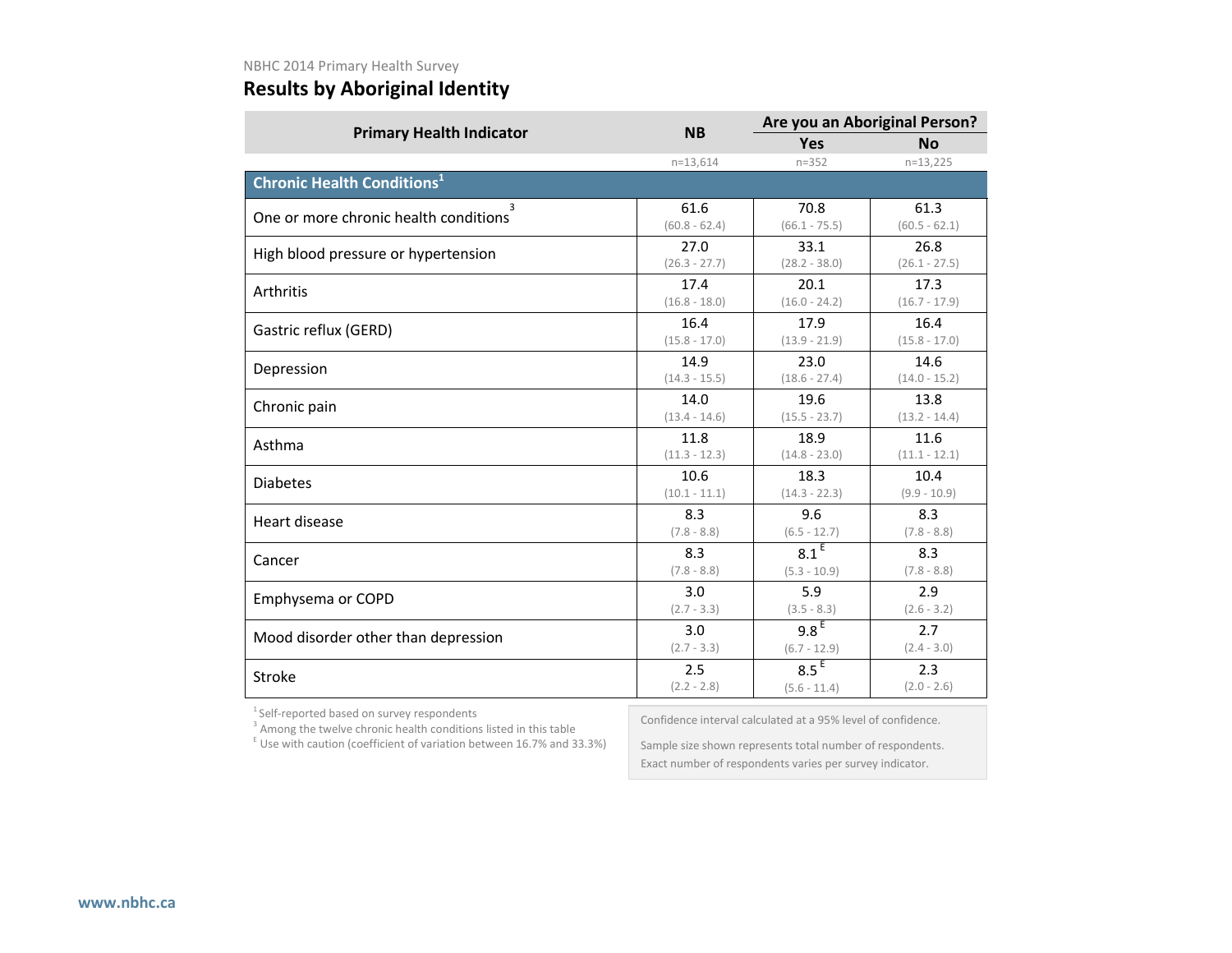| <b>Results by Aboriginal Identity</b> |  |
|---------------------------------------|--|

|                        |                                                                                                                                                                                           | <b>Primary Health Indicator</b>                                                                                                                                          | <b>NB</b>                   | Are you an Aboriginal person? |                           |                         |                         |
|------------------------|-------------------------------------------------------------------------------------------------------------------------------------------------------------------------------------------|--------------------------------------------------------------------------------------------------------------------------------------------------------------------------|-----------------------------|-------------------------------|---------------------------|-------------------------|-------------------------|
|                        |                                                                                                                                                                                           |                                                                                                                                                                          |                             |                               | <b>Yes</b>                | <b>No</b>               |                         |
|                        |                                                                                                                                                                                           |                                                                                                                                                                          |                             |                               | $n = 13,614$              | $n = 352$               | $n=13,225$              |
|                        | <b>Accessibility</b><br>The ability of patients/clients to obtain care/service at the right place and the right time, based on respective needs, in the official language of their choice |                                                                                                                                                                          |                             |                               |                           |                         |                         |
|                        | $A-1$                                                                                                                                                                                     | Has a personal family doctor (% yes)                                                                                                                                     |                             |                               | 92.1<br>$(91.7 - 92.5)$   | 90.6<br>$(87.6 - 93.6)$ | 92.2<br>$(91.7 - 92.7)$ |
|                        | $A-2$                                                                                                                                                                                     | Calling family doctor's office during regular practice hours (% very easy or somewhat easy)                                                                              |                             |                               | 78.3<br>$(77.6 - 79.0)$   | 77.7<br>$(73.4 - 82.4)$ | 78.4<br>$(77.7 - 79.1)$ |
| Personal Family Doctor | $A-3$                                                                                                                                                                                     | Family doctor has extended office hours (after 5pm or on weekends) (% yes)                                                                                               |                             |                               | 16.2<br>$(15.6 - 16.8)$   | 19.7<br>$(15.4 - 24.0)$ | 16.1<br>$(15.5 - 16.7)$ |
|                        | $A-4$                                                                                                                                                                                     | Family doctor has an after-hour arrangement when office is closed (% yes)                                                                                                |                             | 18.2<br>$(17.5 - 18.9)$       | 23.7<br>$(19.1.3 - 28.3)$ | 18.0<br>$(17.3 - 18.7)$ |                         |
|                        | $A-5$                                                                                                                                                                                     |                                                                                                                                                                          | (% on same day or next day) |                               | 30.1<br>$(29.3 - 30.9)$   | 27.8<br>$(22.7 - 32.9)$ | 30.2<br>$(29.4 - 31.0)$ |
|                        |                                                                                                                                                                                           | How quickly appointment can be made with family doctor                                                                                                                   | (% within 5 days)           |                               | 60.3<br>$(59.4 - 61.2)$   | 60.0<br>$(54.4 - 65.6)$ | 60.4<br>$(59.5 - 61.3)$ |
|                        | $A-6$                                                                                                                                                                                     | Nurse working with family doctor who is regularly involved in health care $(\%$ yes)                                                                                     |                             |                               | 27.5<br>$(26.7 - 28.3)$   | 29.5<br>$(24.6 - 34.5)$ | 27.5<br>$(26.7 - 28.2)$ |
|                        | $A-7$                                                                                                                                                                                     | Has access to a <b>primary health team<sup>3</sup> (% yes)</b>                                                                                                           |                             |                               | 28.5<br>$(27.8 - 29.2)$   | 32.5<br>$(27.7 - 37.3)$ | 28.3<br>$(27.5 - 29.1)$ |
|                        | $A-8$                                                                                                                                                                                     | Wait time at the hospital emergency department (% less than 4 hours)                                                                                                     |                             |                               | 73.9<br>$(72.7 - 75.1)$   | 65.3<br>$(58.4 - 72.2)$ | 74.4<br>$(73.2 - 75.6)$ |
|                        |                                                                                                                                                                                           | How often citizens received the health care service they needed in the<br>official language of their choice<br>(% who always received service in language of preference) |                             | English <sup>4</sup>          | 95.2<br>$(94.8 - 95.6)$   | 88.6<br>$(84.6 - 92.6)$ | 95.4<br>$(95.0 - 95.8)$ |
|                        | $A-9$                                                                                                                                                                                     |                                                                                                                                                                          | French <sup>4</sup>         | 72.6<br>$(71.0 - 74.2)$       | 68.2<br>$(58.8 - 77.6)$   | 72.9<br>$(71.3 - 74.5)$ |                         |

<sup>3</sup> Primary health team: Has access to a family doctor and has access to either a nurse practitioner or a nurse or other health professionals at their family doctor's office

 $4$  Preferred language of service as indicated by respondent in the survey

Confidence interval calculated at a 95% level of confidence.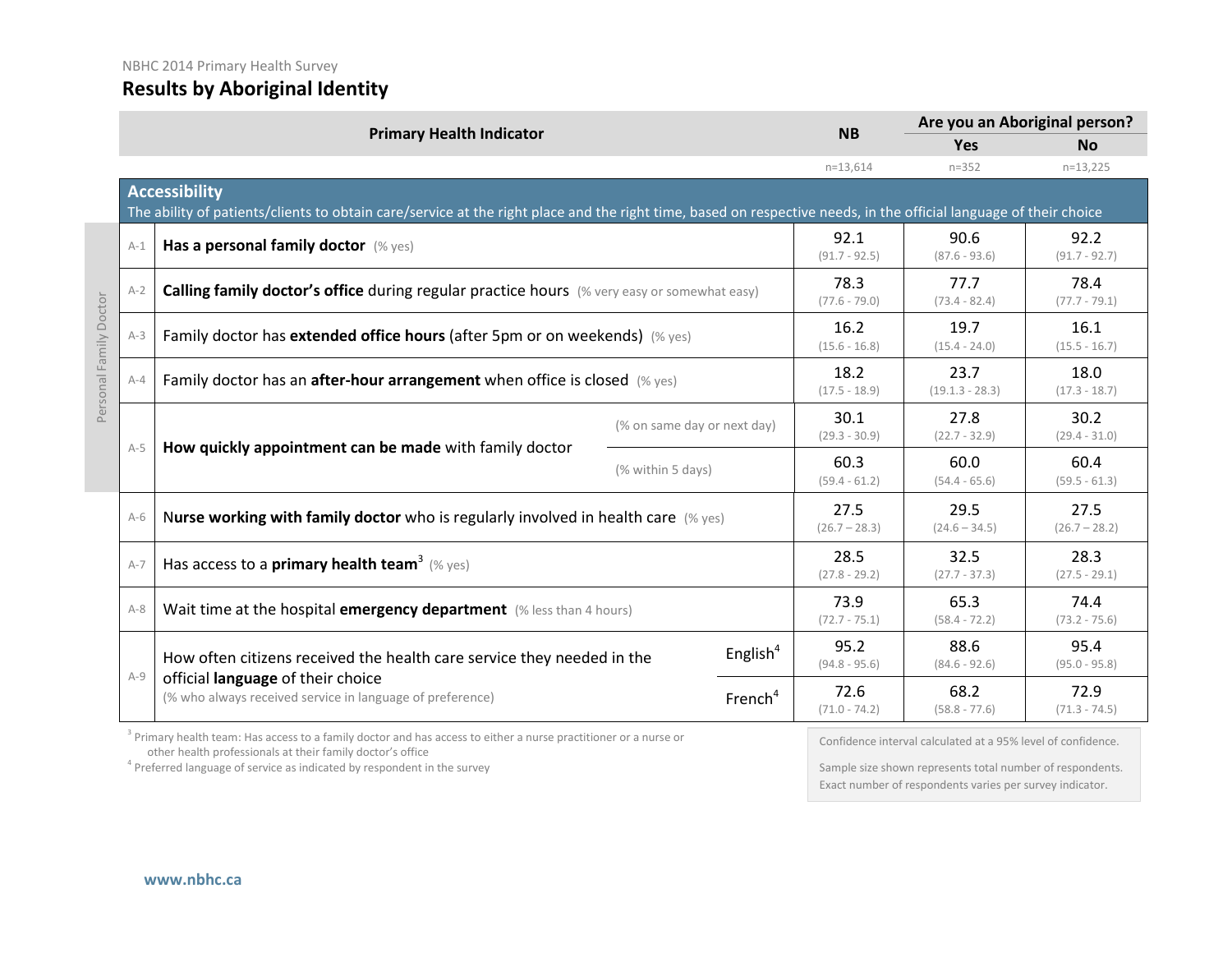### **Results by Aboriginal Identity**

|         | <b>Primary Health Indicator</b>                                                                      | <b>NB</b>               | Are you an Aboriginal person? |                         |  |
|---------|------------------------------------------------------------------------------------------------------|-------------------------|-------------------------------|-------------------------|--|
|         |                                                                                                      |                         | <b>Yes</b>                    | <b>No</b>               |  |
|         |                                                                                                      | $n=13,614$              | $n = 352$                     | $n=13,225$              |  |
|         | Appropriateness                                                                                      |                         |                               |                         |  |
|         | Care/service provided is relevant to the patients'/clients' needs and based on established standards |                         |                               |                         |  |
| $Q-1$   | Adults 65 and over who received their flu shot in the last year $(\%$ yes)                           | 70.6<br>$(69.2 - 72.0)$ | 60.9<br>$(50.6 - 71.2)$       | 70.8<br>$(69.4 - 72.2)$ |  |
| $Q - 2$ | Adults with one or more of four select chronic health conditions <sup>5</sup> who had                | 91.3                    | 94.1                          | 91.3                    |  |
|         | <b>measurements for blood pressure</b> in the past 12 months (% yes)                                 | $(90.6 - 92.0)$         | $(90.5 - 97.7)$               | $(90.6 - 92.0)$         |  |
| $Q-3$   | Adults with one or more of four select chronic health conditions <sup>5</sup> who had                | 76.3                    | 67.5                          | 76.7                    |  |
|         | <b>measurements for cholesterol</b> in the past 12 months (% yes)                                    | $(75.2 - 77.4)$         | $(60.4 - 74.6)$               | $(75.6 - 77.8)$         |  |
| $Q-4$   | Adults with one or more of four select chronic health conditions <sup>5</sup> who had                | 73.9                    | 74.1                          | 73.9                    |  |
|         | <b>measurements for blood sugar in the past 12 months</b> (% yes)                                    | $(72.8 - 75.0)$         | $(67.4 - 80.8)$               | $(72.7 - 75.1)$         |  |
| $Q-5$   | Adults with one or more of four select chronic health conditions <sup>5</sup> who had                | 59.3                    | 62.2                          | 59.2                    |  |
|         | measurements for body weight in the past 12 months (% yes)                                           | $(58.0 - 60.6)$         | $(54.9 - 69.5)$               | $(57.9 - 60.5)$         |  |
| $O-6$   | How often family doctor helps citizens coordinate the care from other health care                    | 70.7                    | 69.1                          | 70.8                    |  |
|         | providers and places (% always)                                                                      | $(69.7 - 71.7)$         | $(62.8 - 75.4)$               | $(69.8 - 71.8)$         |  |
|         | <b>Effectiveness</b>                                                                                 |                         |                               |                         |  |
|         | Care/service, intervention or action achieves the desired results                                    |                         |                               |                         |  |
| $Q - 7$ | Citizens with a chronic health condition <sup>7</sup> who are confident in controlling and managing  | 42.2                    | 35.8                          | 42.5                    |  |
|         | their health condition (% very confident)                                                            | $(41.2 - 43.2)$         | $(30.0 - 41.6)$               | $(41.5 - 43.5)$         |  |
|         | <b>Safety</b>                                                                                        |                         |                               |                         |  |
|         | Potential risks of an intervention or the environment are avoided or minimized                       |                         |                               |                         |  |
| $Q - 8$ | Citizens with a chronic health condition <sup>7</sup> who know what each of their prescribed         | 47.7                    | 44.1                          | 47.9                    |  |
|         | <b>medications do</b> (% strongly agree)                                                             | $(46.6 - 48.8)$         | $(37.6 - 50.6)$               | $(46.8 - 49.0)$         |  |
| $Q - 9$ | Was harmed due to a medical error or mistake as a result of health care services                     | $2.7^{6}$               | 5.0 $E,6$                     | $2.6^{6}$               |  |
|         | received in the last 12 months (excluding hospital stay) (% yes)                                     | $(2.4 - 3.0)$           | $(2.7 - 7.3)$                 | $(2.3 - 2.9)$           |  |

<sup>5</sup> Self-reported by respondent: Diabetes, heart disease, stroke or high blood pressure

<sup>6</sup> For this type of indicator, a "better" result is achieved when the indicator has a "lower" value

<sup>7</sup> Self-reported by respondent: Arthritis, asthma, cancer, chronic pain, depression, diabetes, emphysema or COPD,

gastric reflux (GERD), heart disease, high blood pressure or hypertension, mood disorder other than depression, or stroke E Use with caution (coefficient of variation between 16.7% and 33.3%)

Confidence interval calculated at a 95% level of confidence.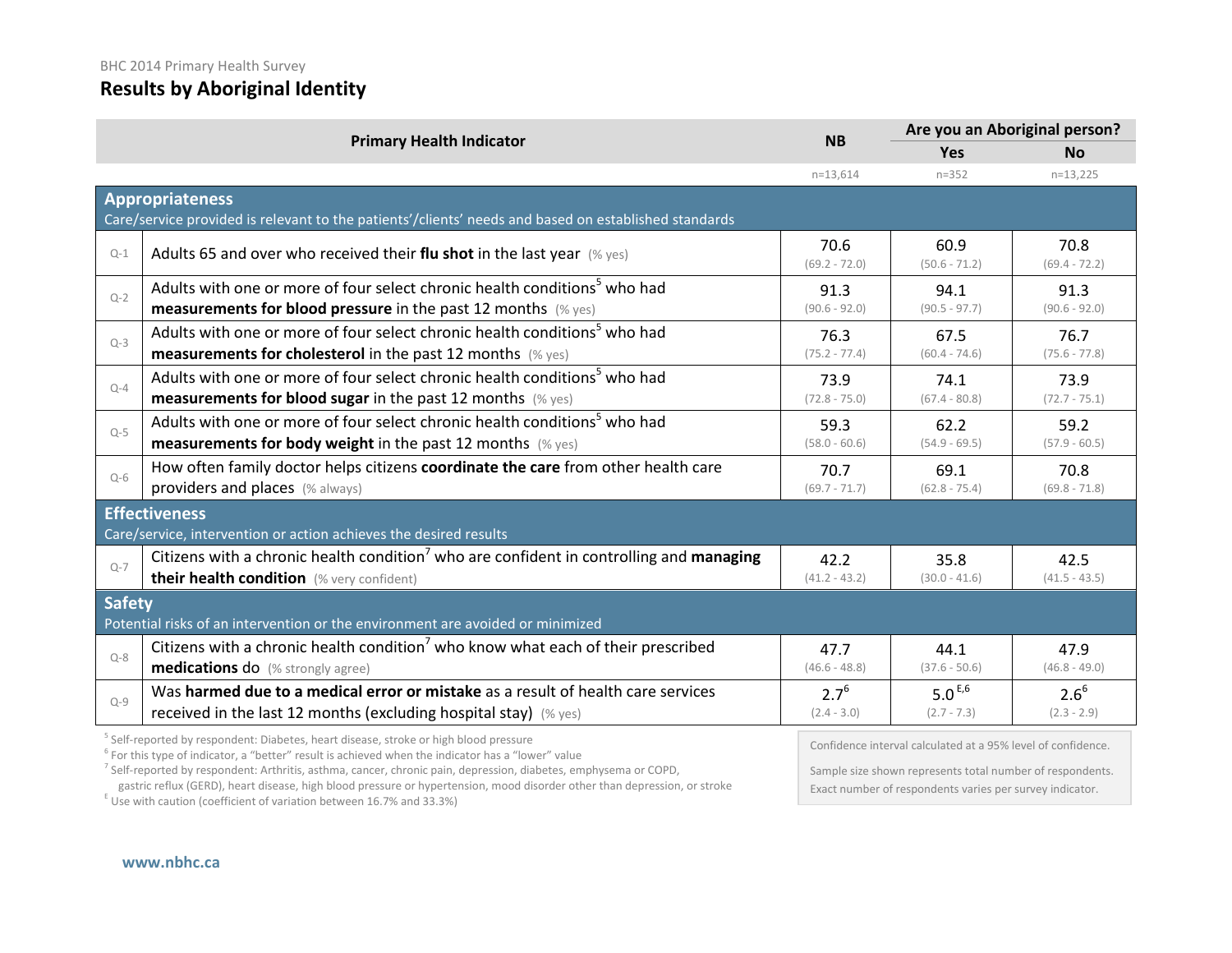# **Results by Aboriginal Identity**

|          | <b>Primary Health Indicator</b>                                                                                            | <b>NB</b>                     | Are you an Aboriginal person? |                               |
|----------|----------------------------------------------------------------------------------------------------------------------------|-------------------------------|-------------------------------|-------------------------------|
|          |                                                                                                                            |                               | <b>Yes</b>                    | <b>No</b>                     |
|          |                                                                                                                            | $n=13,614$                    | $n = 352$                     | $n=13,225$                    |
|          | <b>Efficiency</b>                                                                                                          |                               |                               |                               |
|          | Achieving the desired results with the most cost-effective use of resources                                                |                               |                               |                               |
| $O-10$   | Model of care used most often when sick or in need of care from a health professional<br>(% hospital emergency department) | $11.5^{6}$<br>$(11.0 - 12.0)$ | $16.3^{6}$<br>$(12.4 - 20.2)$ | $11.4^{6}$<br>$(10.9 - 11.9)$ |
| $Q - 11$ | Has used Tele-Care or other telephone information lines in the last 12 months $(\%$ yes)                                   | 7.4<br>$(7.0 - 7.8)$          | 11.8<br>$(8.5 - 15.1)$        | 7.3<br>$(6.9 - 7.7)$          |
|          | <b>Use of services</b>                                                                                                     |                               |                               |                               |
|          | Using primary health services in the last 12 months                                                                        |                               |                               |                               |
| $U-1$    | Visited a personal family doctor (% yes)                                                                                   | 80.3<br>$(79.6 - 81.0)$       | 81.1<br>$(77.0 - 85.2)$       | 80.3<br>$(79.6 - 81.0)$       |
| $U-2$    | Visited a hospital emergency department (% yes)                                                                            | 41.3<br>$(40.5 - 42.1)$       | 53.7<br>$(48.5 - 58.9)$       | 40.9<br>$(40.1 - 41.7)$       |
| $U-3$    | Visited a specialist (% yes)                                                                                               | 56.4<br>$(55.6 - 57.2)$       | 63.1<br>$(58.1 - 68.1)$       | 56.2<br>$(55.4 - 57.0)$       |
| $U-4$    | Visited an after-hours clinic or a walk-in clinic (% yes)                                                                  | 24.3<br>$(23.6 - 25.0)$       | 27.3<br>$(22.7 - 31.9)$       | 24.2<br>$(23.5 - 24.9)$       |
| $U-5$    | Visited an alternative practitioner (% yes)                                                                                | 25.2<br>$(24.5 - 25.9)$       | 19.4<br>$(15.3 - 23.5)$       | 25.5<br>$(24.8 - 26.2)$       |
| $U-6$    | Visited a community health centre (% yes)                                                                                  | 6.9<br>$(6.5 - 7.3)$          | 11.8<br>$(8.4 - 15.2)$        | 6.8<br>$(6.4 - 7.2)$          |
| $U-7$    | Used ambulance services (% yes)                                                                                            | 5.7<br>$(5.3 - 6.1)$          | 10.2<br>$(7.1 - 13.3)$        | 5.6<br>$(5.2 - 6.0)$          |
| $U-8$    | Visited a nurse practitioner (% yes)                                                                                       | 7.7<br>$(7.3 - 8.1)$          | 13.0<br>$(9.5 - 16.5)$        | 7.6<br>$(7.2 - 8.0)$          |
| $U-9$    | Visited a health professional at a <b>private clinic</b> (% yes)                                                           | 23.7<br>$(23.0 - 24.4)$       | 29.3<br>$(24.6 - 34.0)$       | 23.5<br>$(22.8 - 24.2)$       |

 $6$  For this type of indicator, a "better" result is achieved when the indicator has a "lower" value

Confidence interval calculated at a 95% level of confidence.